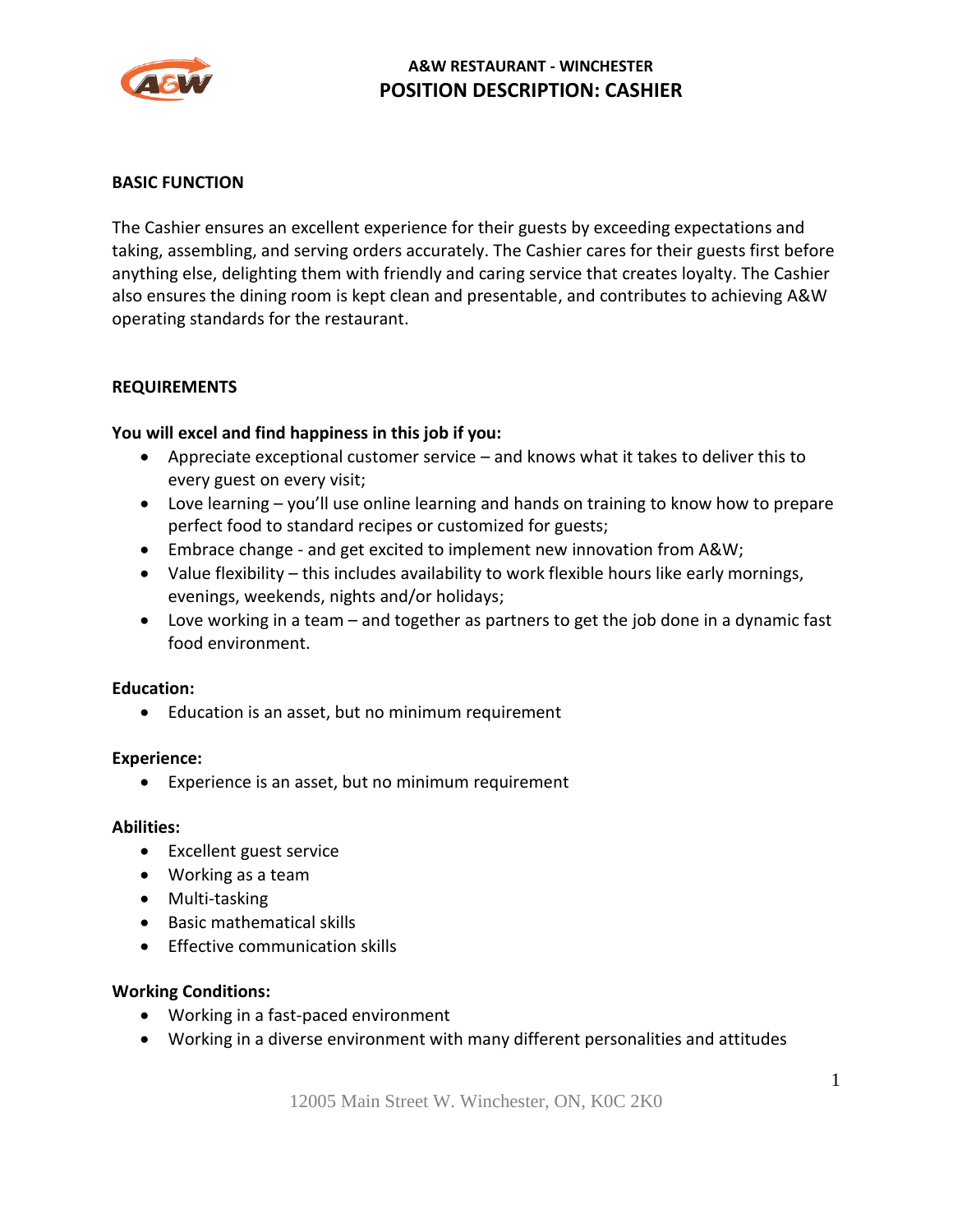

## **A&W RESTAURANT - WINCHESTER POSITION DESCRIPTION: CASHIER**

- Working together as partners, as a cohesive unit with co-workers
- Working with hot products and equipment
- Working with cleaning materials and chemicals
- Working in a noisy environment
- Working with sharp objects (knives, slicers, etc.)
- Use of portable or step ladder may be required

### **Physical Requirements:**

- This position requires the employee to stand for an extended period of time (up to 8 hours)
- Occasionally must lift heavy boxes when dealing with product inventory (max 50 lbs.)
- Engaging in repetitive tasks such as preparing/assembling orders and products and regular cleaning of restaurant facility
- Must always be mentally alert to ensure the safety of yourself, co-workers, and guests at all times
- Maintaining good personal hygiene and appropriate uniform
- Having the capacity to handle stressful situations

## **PRINCIPAL ACCOUNTABILITIES**

1. Contributes to the ideal Climate of the restaurant team by fostering regular progress toward the achievement of A&W's Climate Goals. This includes:

- Having a positive and professional demeanor while working;
- Attending all Climate Meetings and daily huddles;
- Attending and participating in GX circle meetings (feedback sessions) when selected;
- Following all personnel policies (e.g. Discrimination, Harassment, Bullying and Violence Policy, Media Policy, Confidentiality Policy, Break and Time Card Policy, etc.).

2. Delivers an exceptional guest experience by caring for their guests first before anything else. This includes:

- Delighting guests with friendly and caring service
	- o Greeting guests upon arrival;
	- o Serving guests warmly with clear and pleasant communication;
	- o Handling guests' special requests and allergies with care;
	- o Acknowledging and handling guest concerns with help from Supervisors/Managers
	- $\circ$  Actively improving the guest experience by learning from and acting on guest connect responses.